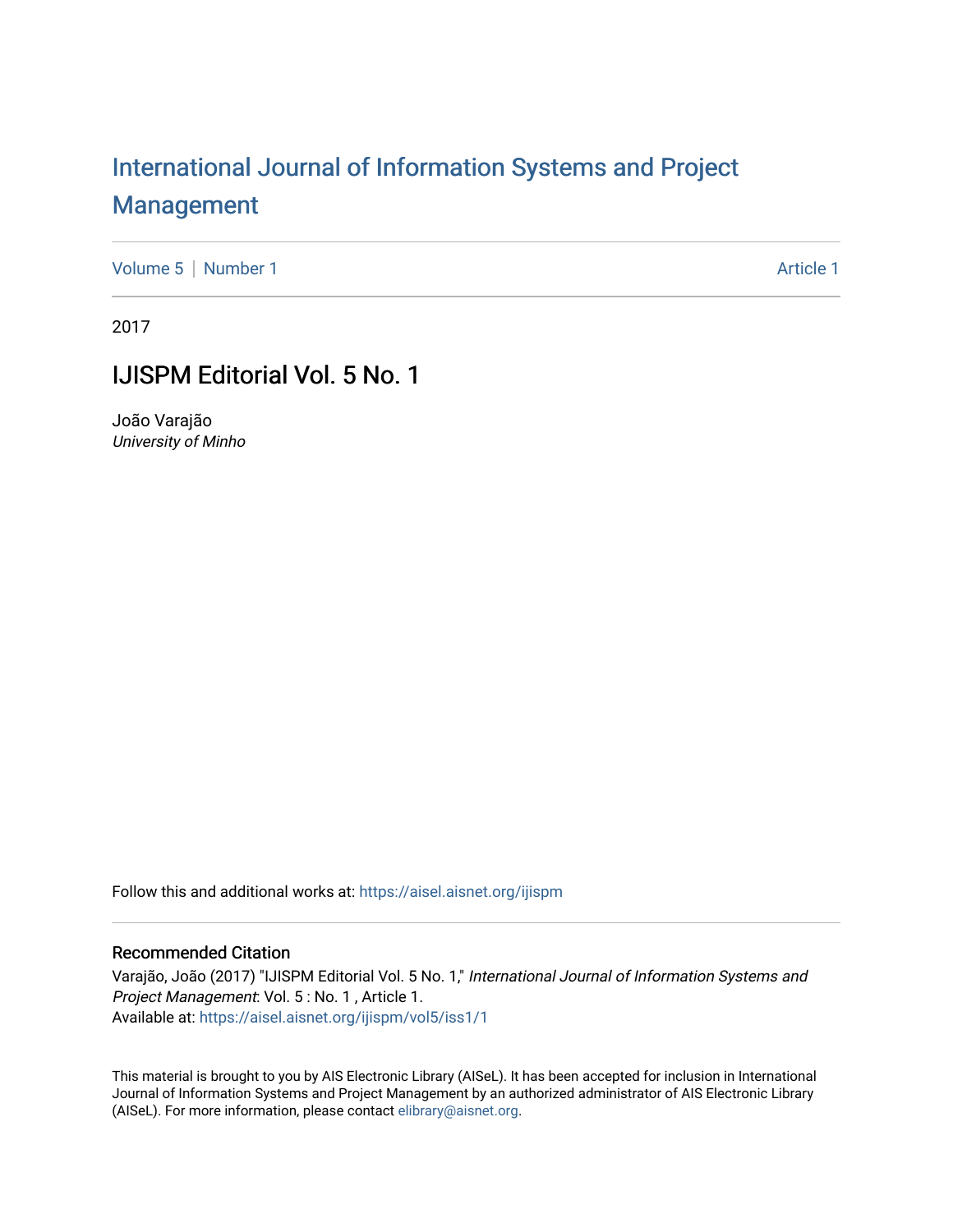

International Journal of Information Systems and Project Management

ISSN (print):2182-7796, ISSN (online):2182-7788, ISSN (cd-rom):2182-780X *Available online a[t www.sciencesphere.org/ijispm](http://www.sciencesphere.org/ijispm)*

# Editorial

The mission of the *IJISPM - International Journal of Information Systems and Project Management* is the dissemination of new scientific knowledge on information systems management and project management, encouraging further progress in theory and practice.

It is our great pleasure to bring you the first number of the fifth volume of IJISPM. In this issue readers will find important contributions on Enterprise Collaboration Systems, offshore outsourcing practices, Lean IT implementations and digitalization challenges.

The first article, "Enterprise collaboration systems: addressing adoption challenges and the shaping of sociotechnical systems", is authored by Clara S. Greeven and Susan P. Williams. It examines the adoption challenges organizations encounter when they introduce Enterprise Collaboration Systems (ECS) and the measures that can be used, i.e. actions that can be taken, to address these challenges. The aim of the article is to provide an overview of the multitude of different ECS adoption challenges and measures, and based on these, to lay the theoretical and analytical basis for studying the shaping of such complex sociotechnical systems. For this purpose, a qualitative meta-analysis of the academic literature and interviews with companies were conducted, which resulted in a collection of ECS challenges and measures classified and analyzed with regard to their specific spatiotemporal aspects. Drawing on the results of this study, research imperatives, which include the call for studying ECS over multiple time frames and settings, are presented.

As Anne-Maarit Majanoja, Linnéa Linko and Ville Leppänen state in the second article "Developing offshore outsourcing practices in a global selective outsourcing environment - the IT supplier's viewpoint", internal Information Technologies (IT) organizations are using outsourcing and offshore arrangements to achieve cost savings and gain access to new capabilities. Suppliers' personnel at the operational level can face challenges with internalizing their operations based on the agreed outsourcing practices and transferred responsibilities. This study gives voice to the supplier and studies the impact of offshore outsourcing operation development activities. The internal IT unit from Nokia Devices selectively outsourced global IT service activities and responsibilities to the IT supplier. The outsourced activities were implemented by offshore centers in India and China. It was found that the global selective outsourcing environment (GSOE) did not provide a solution to all of their expectations, and new unexpected challenges occurred. Several practices, communication and information sharing, and behavior-related lessons learned items were identified. It was found that the GSOE operation needs to be developed and implemented in an agile and incremental manner, instead of a singular implementation approach. Also, the globally distributed teams' group dynamics critically impacted on the teams' ability to work. The lessons learned items and recommendations can be utilized by other companies during their mode-of-operation development.

The third article "Change management lessons learned for Lean IT implementations" is authored by Jörn Kobus, Markus Westner and Susanne Strahringer. Lean Management is a standard production mode that has been familiar to production organizations for several decades. To date, however, academic literature has presented surprisingly little information about the application of Lean Management in IT organizations, or what is called Lean IT. Drawing upon an empirical qualitative case study of the IT departments of two multinational companies, in this paper the authors identify change management lessons learned for Lean IT implementations, as well as seven characteristics of a corresponding change management approach.

As Päivi Parviainen, Maarit Tihinen, Jukka Kääriäinena and Susanna Teppola state in the fourth article "Tackling the digitalization challenge: how to benefit from digitalization in practice", digitalization has been identified as one of the major trends changing society and business. This paper discusses digitalization and presents a digital transformation